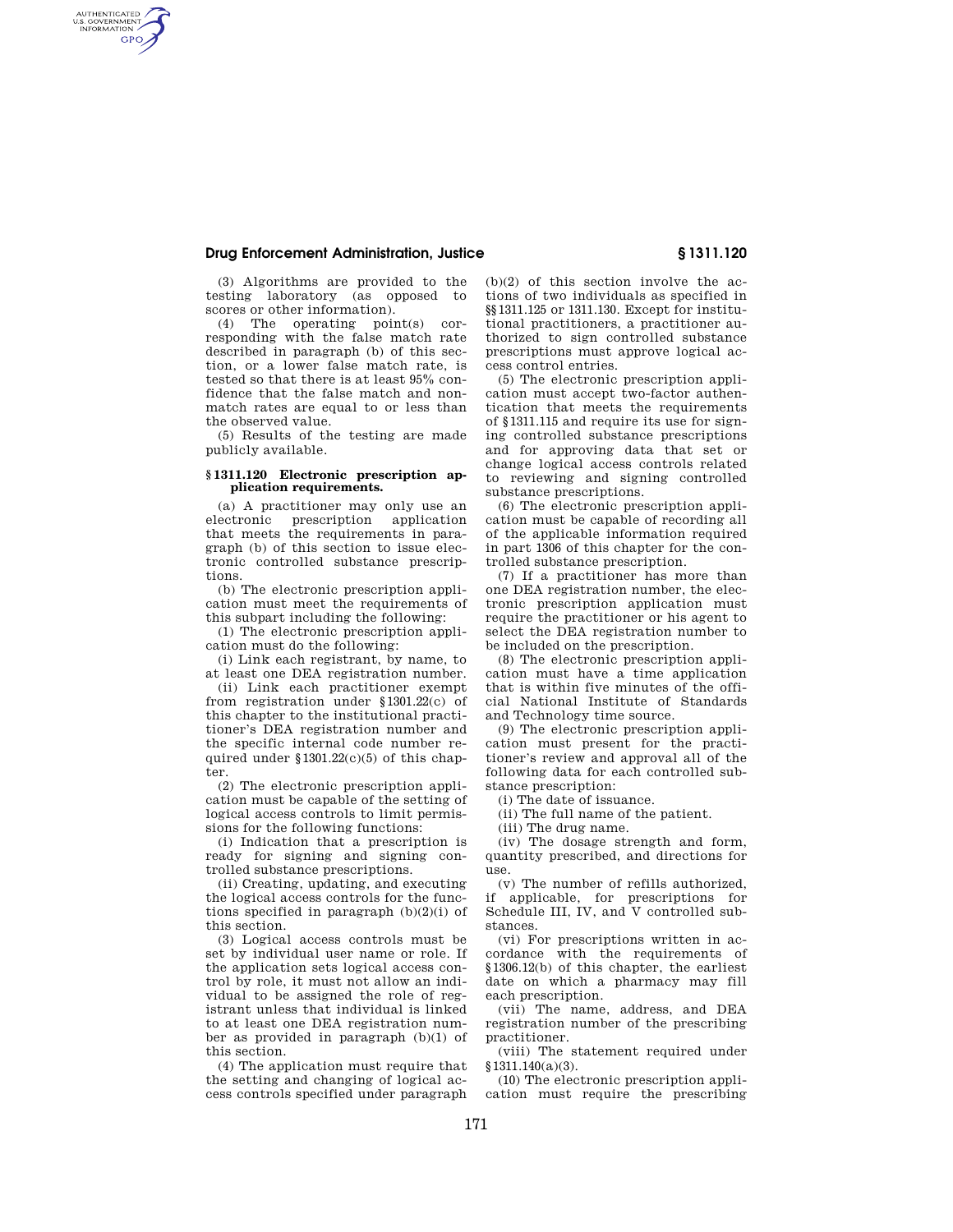practitioner to indicate that each controlled substance prescription is ready for signing. The electronic prescription application must not permit alteration of the DEA elements after the practitioner has indicated that a controlled substance prescription is ready to be signed without requiring another review and indication of readiness for signing. Any controlled substance prescription not indicated as ready to be signed shall not be signed or transmitted.

(11) While the information required by paragraph (b)(9) of this section and the statement required by §1311.140(a)(3) remain displayed, the electronic prescription application must prompt the prescribing practitioner to authenticate to the application, using two-factor authentication, as specified in §1311.140(a)(4), which will constitute the signing of the prescription by the practitioner for purposes of §1306.05(a) and (e) of this chapter.

(12) The electronic prescription application must not permit a practitioner other than the prescribing practitioner whose DEA number (or institutional practitioner DEA number and extension data for the individual practitioner) is listed on the prescription as the prescribing practitioner and who has indicated that the prescription is ready to be signed to sign the prescription.

(13) Where a practitioner seeks to prescribe more than one controlled substance at one time for a particular patient, the electronic prescription application may allow the practitioner to sign multiple prescriptions for a single patient at one time using a single invocation of the two-factor authentication protocol provided the following has occurred: The practitioner has individually indicated that each controlled substance prescription is ready to be signed while the information required by paragraph (b)(9) of this section for each such prescription is displayed along with the statement required by §1311.140(a)(3).

(14) The electronic prescription application must time and date stamp the prescription when the signing function is used.

**§ 1311.120 21 CFR Ch. II (4–1–10 Edition)** 

(15) When the practitioner uses his two-factor authentication credential as specified in  $$1311.140(a)(4)$ , the electronic prescription application must digitally sign at least the information required by part 1306 of this chapter and electronically archive the digitally signed record. If the practitioner signs the prescription with his own private key, as provided in §1311.145, the electronic prescription application must electronically archive a copy of the digitally signed record, but need not apply the application's digital signature to the record.

(16) The digital signature functionality must meet the following requirements:

(i) The cryptographic module used to digitally sign the data elements required by part 1306 of this chapter must be at least FIPS 140–2 Security Level 1 validated. FIPS 140–2 is incorporated by reference in §1311.08.

(ii) The digital signature application and hash function must comply with FIPS 186–3 and FIPS 180–3, as incorporated by reference in §1311.08.

(iii) The electronic prescription application's private key must be stored encrypted on a FIPS 140–2 Security Level 1 or higher validated cryptographic module using a FIPS-approved encryption algorithm. FIPS 140– 2 is incorporated by reference in §1311.08.

(iv) For software implementations, when the signing module is deactivated, the application must clear the plain text password from the application memory to prevent the unauthorized access to, or use of, the private key.

(17) Unless the digital signature created by an individual practitioner's private key is being transmitted to the pharmacy with the prescription, the electronic prescription application electronic prescription must include in the data file transmitted an indication that the prescription was signed by the prescribing practitioner.

(18) The electronic prescription application must not transmit a controlled substance prescription unless the signing function described in  $$1311.140(a)(4)$ has been used.

(19) The electronic prescription application must not allow alteration of any